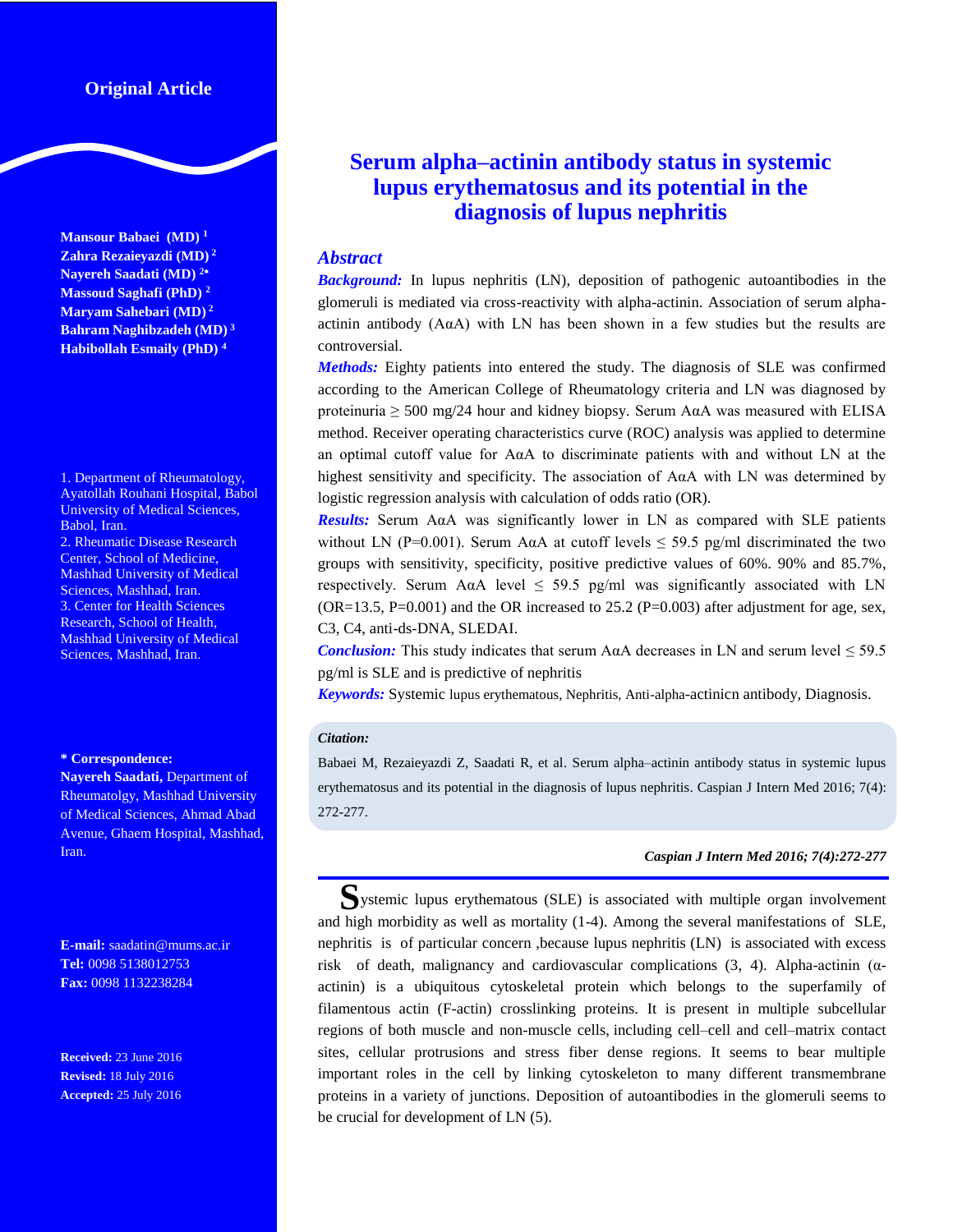In SLE, anti – alpha-actinin (A $\alpha$ A) is a major crossreactive target for anti-dsDNA antibodies (6) and pathogenicity of some anti-DNA antibodies is mediated via cross-reactivity with alpha-actinin (7-9). Earlier studies have shown that renal pathogenicity of murine lupus antibodies are dependent on direct binding of antibodies to AαA (7-9). Active LN compared with SLE patients without nephritis displays greater A $\alpha$ A binding (6). It has been shown that pathogenic anti-ds DNA antibodies bind strongly to AαA and elevated levels of serum AαA antibodies are associated with a 2.5 -fold increase in the prevalence of nephritis (6). In one study, 10 out of 22 (45.1%) patients with A $\alpha$ A antibody had LN, while only 14 out of 78 (17.9%) SLE patients without AαA antibody had LN. This indicates a significant association between serum AαA antibody and LN (6). Nevertheless, SLE patients without nephritis and even patients without SLE may also have serum AαA antibody (8- 10). Croqueted et al. compared the prevalence of AαA, between SLE and other rheumatic diseases versus healthy controls (9).

The results showed higher prevalence of AαA antibody in SLE compared with rheumatoid arthritis, Siogren syndrome, and healthy controls (22.3%, 3.92%, 3%, and 0.6% respectively). In Renaudineau et al,'s study (6), the prevalence rate of AαA antibody positivity was higher in anti-dsDNA positive versus anti-dsDNA negative SLE (33.8% vs 2.8%). Nevertheless, in a longitudinal study of 16 patients with new-onset-biopsy-proven LN, there was a positive association between measures of LN with anti-DNA and anti-nucleosome but not with  $A\alpha A$  antibody (11).

In a few studies, the relationship between serum AαA antibody and SLE disease activity index (SLDAI) or anti-ds DNA was assessed and the results revealed a negative correlation of AαA with SLEDA and positive correlation with anti-dsDNA (6, 9, 10, 12).

 Available data indicate that binding of pathogenic autoantibodies to AαA antibody is critical for the development of nephritis in SLE, suggesting a relationship between serum AαA antibody and LN. Nevertheless, the results of studies in this context are controversial (6, 10, 11, 12) which may be attributed to inadequate sample size, inappropriate study designs, patient selection nonhomogeneous distribution of predisposing factors of LN across various studies. To overcome these shortcomings, the present case- control study was designed to compare SLE patients with and without nephritis regarding serum AαA

antibody levels and to investigate the relationship between serum AαA antibody and LN. The secondary purpose of this study was to determine a cutoff level of  $A\alpha A$  antibody for the discrimination of SLE patients with and without nephritis.

### **Methods**

Ninety patients with lupus erythematous were recruited consecutively according to inclusion criteria among those who presented to rheumatology clinics of Mashhad University of Medical Sciences, Mashhad, Iran, Patient selection was performed over one year period from October 2011 to September 2012.

The diagnosis of SLE was confirmed by the American College of Rheumatology criteria for systemic lupus erythematous (13) and the diagnosis of LN was confirmed in the presence of  $> 500$  mg per 24 hours proteinuria for at least two occasions as well as kidney biopsy (13). The activity of SLE (SLEDAI) was assessed by a validated questionnaire for SLE disease activity (14). All patients with confirmed LN were included.

Exclusion criteria included SLE patients with diabetes, urinary tract infection or urinary nephrolithiasis, patients with overlap connective tissue disease, vasculitis syndrome, SLE patients with antiphospholipid syndrome, end- stage renal disease or patients on hemodialysis. SLE patients without proteinuria were considered as controls.

Sample size was estimated for detection of 30 % differences in proportion of AαA antibody positivity between SLE patients with and without nephritis. Based on an earlier prevalence of 15% AαA antibody positivity in SLE patients without nephritis, (6) a sample size of 33 patients for each group was needed to detect such difference with 95% confidence interval (CI) and 80% power (15). However, we recruited additional patients to compensate the patients with missed data. All patients received appropriate treatment for SLE or LN to achieve remission. This study was confirmed by the Ethics Committee of the Mashhad University of Medical Sciences, Mashhad, Iran. Serum AαA antibody level was assessed with ELISA method according to manufacturer's instruction using human alpha-actinin-4 kit (ACTN-4) ELISA kit CSB -E147 42h (96T) purchased from CUSABIO company.

**Statistical analysis:** Receiver operating characteristics ROC curve analysis was applied by plotting sensitivity against 1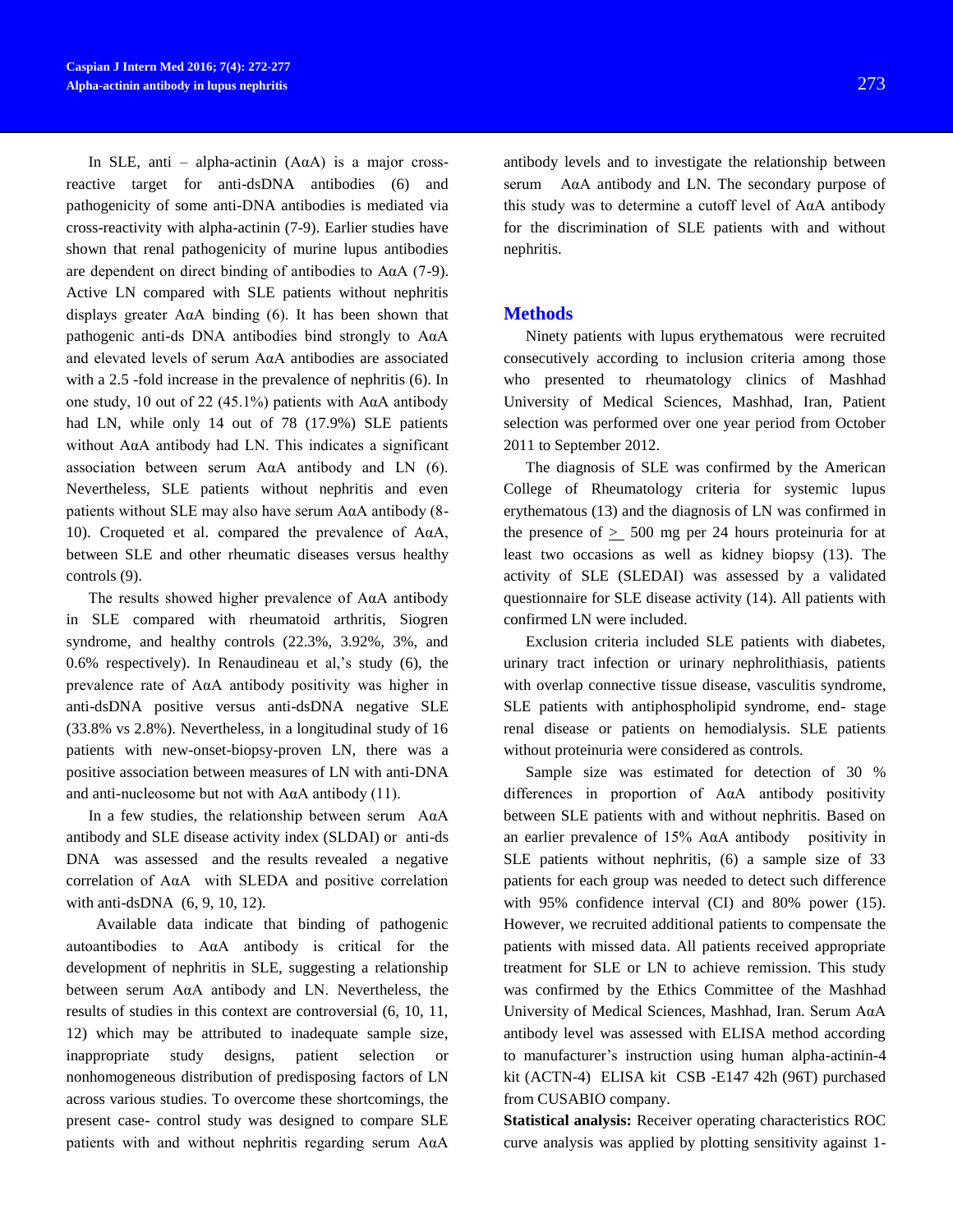specificity for various levels of serum AαA antibody .The optimal cutoff value that best distinguished patients with LN from those without LN was determined at maximum value for Youdens' index defined as the difference between the true positive rate and the false positive rate [sensivitiy - (1 specificity)]. The overall diagnostic accuracy was estimated based on area under the ROC curve (AUC) expressed as mean  $\pm$  SE.

In additional analysis the levels of serum  $A\alpha A$  antibody in patients with and without LN were compared with other predictive measures of nephritis like C3, C4, anti-ds DNA, serum creatinine (Cr). The status of distribution for all variables was examined by measures of skewness and kurtosis as well as using Kolmogrov -Smirnov test. Normality of distribution was assessed by Kolmogrov-Smirnov test. Parametric tests were used for the comparison of variables with normal distributions and nonparametric Mann-Whitney U test for comparison of skewed variables. Proportions were compared with chi -square or Fisher's exact tests as appropriate. Association among categorical variables was determined by chi-square test with calculation of odds ratio (OR) and corresponding 95% confidence interval (95%CI). Correlations were performed using Spearman correlation coefficient.

## **Results**

Eighty participants (95% females) achieved inclusion criteria that comprised 40 patients with LN with mean age of  $29.9\pm19.7$  years old and 40 controls without LN with mean age of  $30.7\pm10.7$  years old (P=0.63) (table 1). In the total

number of patients, 54 (67.5%) patients were anti-ds DNA positive, 46 (57.5%) had low C3 levels, and 37 (46.3%) with low serum C4 levels. Distribution of serum AαA antibody in the control group (patients without LN) was normal with mean value of 124±56.2 pg/ml and median value of 121 pg/ml ,but in patients with LN , distribution of serum AαA antibody was skewed to the right with mean value of 78.2 $\pm$ 56.9 pg.ml and median value of 50 pg/ml (P=0.001).

Based on the results of ROC curve analysis, serum AαA antibody level of  $\leq$  59.5 pg/ml yielded the highest Youden's index value for discriminating patients with and without LN at sensitivity of 69% and specificity of 90%. At this level, serum AαA antibody exhibited a false positive rate of 10% and positive predictive value of 85.7% (95% confidence interval 66.4-95.3) and prevalence weighted likelihood ratio of 6 for diagnosis of LN (95% CI, 2.39-15).

Serum A $\alpha$ A antibody at cutoff level of  $\leq$  59.5 pg/ml exhibited an AUC  $(\pm SE)$  value of 0.701 $\pm$ 0.065 indicating 70.1%. The results of ROC curve analysis regarding other measures of SLE did not show significant ability in predicting LN (table 2). Association of AαA antibody with LN serum A $\alpha$ A antibody  $\leq$  59.5 pg/ml was significant by OR= 13.5 (95% CI, 4.05-45.3, P=0.001. After adjustment for age, sex, anti-ds DNA, C3,C4, creatinine, SLEDAI, serum  $A\alpha A \leq 59.5$  pg, ml was independently associated with LN by adjusted odds ratio of 25.2 (95% CI, 3.02- 211.4, P=0.003). While the association of LN with anti-dsDNA, age, sex, C4, and creatinine did not reach to a statistically significant level. But serum C3 levels  $\leq$  12.5 U/ml were significantly associated with LN by adjusted odds ratio = 8.96 (95% CI, 1.114- 70.3, P=0.037).

|  | Table 1: Characteristics of systemic lupus erythematous patients with and without lupus nephritis |  |  |  |  |
|--|---------------------------------------------------------------------------------------------------|--|--|--|--|
|  |                                                                                                   |  |  |  |  |

| <b>Variable</b>                     | Control (LN-)    | Patients $(LN +)$ | <b>P</b> value $*$ |
|-------------------------------------|------------------|-------------------|--------------------|
| Age, years mean $\pm SD$            | $30.7 \pm 10.7$  | $29.9 \pm 9.6$    | 0.720              |
| anti- $\alpha$ -actinin Abs (pg/ml) | $124.2 \pm 56.2$ | $78.2 \pm 56.9$   | 0.001              |
| $SLDAI-2k$ <sup>V</sup>             | $11.4 \pm 13.0$  | $17.6 \pm 11.1$   | 0.057              |
| Anti-ds-DNA Positivity N(%)         | 25 (46.3%)       | 29 (53.7%)        | 0.23               |
| $C3$ ( $mg/dl$ )                    | $68.6 \pm 42.7$  | $59\pm 45.4$      | 0.353              |
| $C4$ (mg/dl)                        | $21.5 \pm 11.1$  | $20.2 \pm 14.9$   | 0.656              |
| ESR $(mm/h)^{\epsilon}$             | $85.47 \pm 54.8$ | $104.0 \pm 58.1$  | 0.234              |
| Serum creatinine (mg/dl)            | $0.2 \pm 0.2$    | $0.8 \pm 0.7$     | 0.115              |

<sup>¥</sup> Compared by Mann-Whitney U test  $\neq$  Anti-alpha-actinin antibody

҂ Systemic lupus erythematosus disease activity index

 $\epsilon$  Erythrocyte sedimentation rate

P value  $< 0.05$  is significant.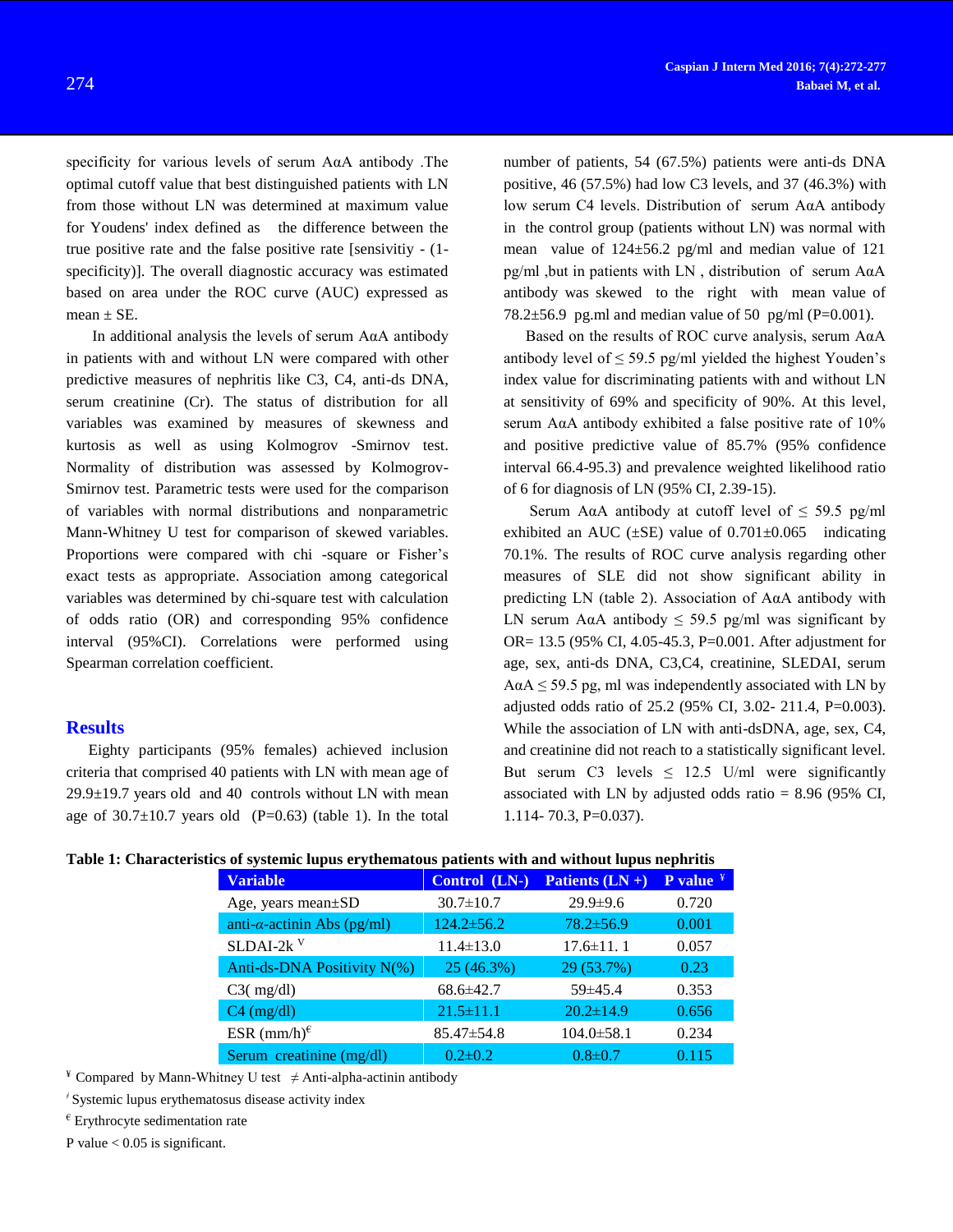Anti-ds DNA and LN: Twenty- nine patients with LN (53.7%) versus 25 controls without LN (46.3%) were anti-ds DNA positive ( $p=0.23$ ). The levels of A $\alpha$ A antibody did not differ between the DNA negative and DNA positive groups  $(110±59.5 \text{ vs } 96.8±61.4 \text{ pg/ml}, \text{p=0.36}).$  In patients with LN

serum AαA antibody was negatively correlated with

SLEDAI (Spearman's correlation coefficient= -0.352, P=0.05) but positively correlated with serum C3 level  $(r=0.419, P=0.014)$  as well as serum C4 level  $(r=0.335, P=0.014)$  $P=0.05$ ). Inasmuch as in the control group correlation between AαA antibody and SLEDA, C3 and C4 did not reach to statistically significant levels.

**Table 2. Diagnostic performance of AαA antibody in the differentiation of SLE patients with and without nephritis in comparison to other conventional markers of lupus nephritis**

| <b>Variable</b>         | <b>Cutoff value</b> Sensitivity |      | <b>Specificity</b> | $AUC \pm SE$ (95%CI) <sup>*</sup> | <b>P-value</b> |
|-------------------------|---------------------------------|------|--------------------|-----------------------------------|----------------|
| Anti- $\alpha$ -actinin | 59.5                            | 60   | 90                 | $0.701 \pm 0.0$ (0.580-0.834)     | 0.002          |
| Antibody(pg/ml)         |                                 |      |                    |                                   |                |
| $C3$ U/ml               | 29.5                            | 38.2 | 90                 | $0.603 \pm 0.068$ (0.469--.737)   | 0.12           |
| $C4$ U/m                | 12.5                            | 48.5 | 71                 | $0.573 \pm 0.07$ (0.437=0.710)    | 0.28           |
| Creatinine mg/dl        | 0.95                            | 56.6 | 27.5               | $0.607 \pm 0.065$ (0.470-0.735)   | 0.1            |

\* Using receiver operating characteristics curve (ROC) analysis

#### **Discussion**

The findings of this study indicate significantly lower serum AαA antibody concentration in SLE with nephritis as compared to those without nephritis. In LN, low levels of serum AαA antibody correlated positively with serum C3, C4 and creatinine but negatively correlated with SLEDAI. The levels of A $\alpha$ A antibody levels  $\leq$  59.5 pg/ml distinguished SLE with and without nephritis with sensitivity of 60%, specificity of 90%, positive predictive value of 85.7 % with likelihood ratio of 6. In addition, serum AαA antibody  $\leq$  59.5 pg/ml was significantly associated with LN after adjustment for other associated risk factors such as antids DNA positivity, low serum complement levels, sex, age, SLE activity by adjusted OR of 25.2.

In this study, serum AαA antibody was not associated with anti-dsDNA which is in contrast with the results of Renaudineau et al. who have found a positive association between LN and anti-ds-DNA (6). Nonetheless, the association was only limited to anti-dsDNA positive nephritis (6). Similarly, Croquefer et al. found higher prevalence rate of AαA antibody positivity in SLE as compared with other rheumatic diseases as well as healthy controls regardless of nephritis (9). Similar to our study, Zhang et al, also reported an inverse relationship between serum AαA antibody and disease activity in SLE irrespective of LN (10). In another longitudinal study of 16 patients with LN, Manson et al. found higher baseline anti-dsDNA and anti-nucleosome but not  $A\alpha A$  antibody in SLE than in the healthy controls. In the latter study, serum AαA antibody had not been compared between patients with and without nephritis and the authors found no association between serum AαA antibody and associated factors of nephritis (16). In another case-control study by Becker- Merok et al. (12), serum AαA antibody was higher in anti-dsDNA positive SLE than other autoimmune rheumatic diseases and the serum AαA antibody was higher in renal flare and was independently correlated with anti-dsDNA. Notwithstanding, the association in this study was not SLE specifically because serum AαA antibody was not higher in other ANA positive autoimmune disease. Therefore, the observed association of serum AαA antibody and renal disease suggests cross-reactivity of AαA antibody with anti-dsDNA antibodies (12).

Cross-reactivity of anti-dsDNA and AαA antibody has been shown in a panel of 10 anti-dsDNA and/or AαA antibodies generated by Epstein Barr virus transformation of lymphocytes from patients with SLE. The results provided strong support for contribution of pathogenic cross-reactive anti-dsDNA/ AαA antibody in the development of LN (17). In spite of many previously published studies regarding serum AαA antibody in SLE, yet the status of the serum AαA antibody in SLE patients with and without nephritis has not been addressed. The results of this study in consistent with similar reports (10, 18) present additional information to the existing data concerning the ability of this antibody in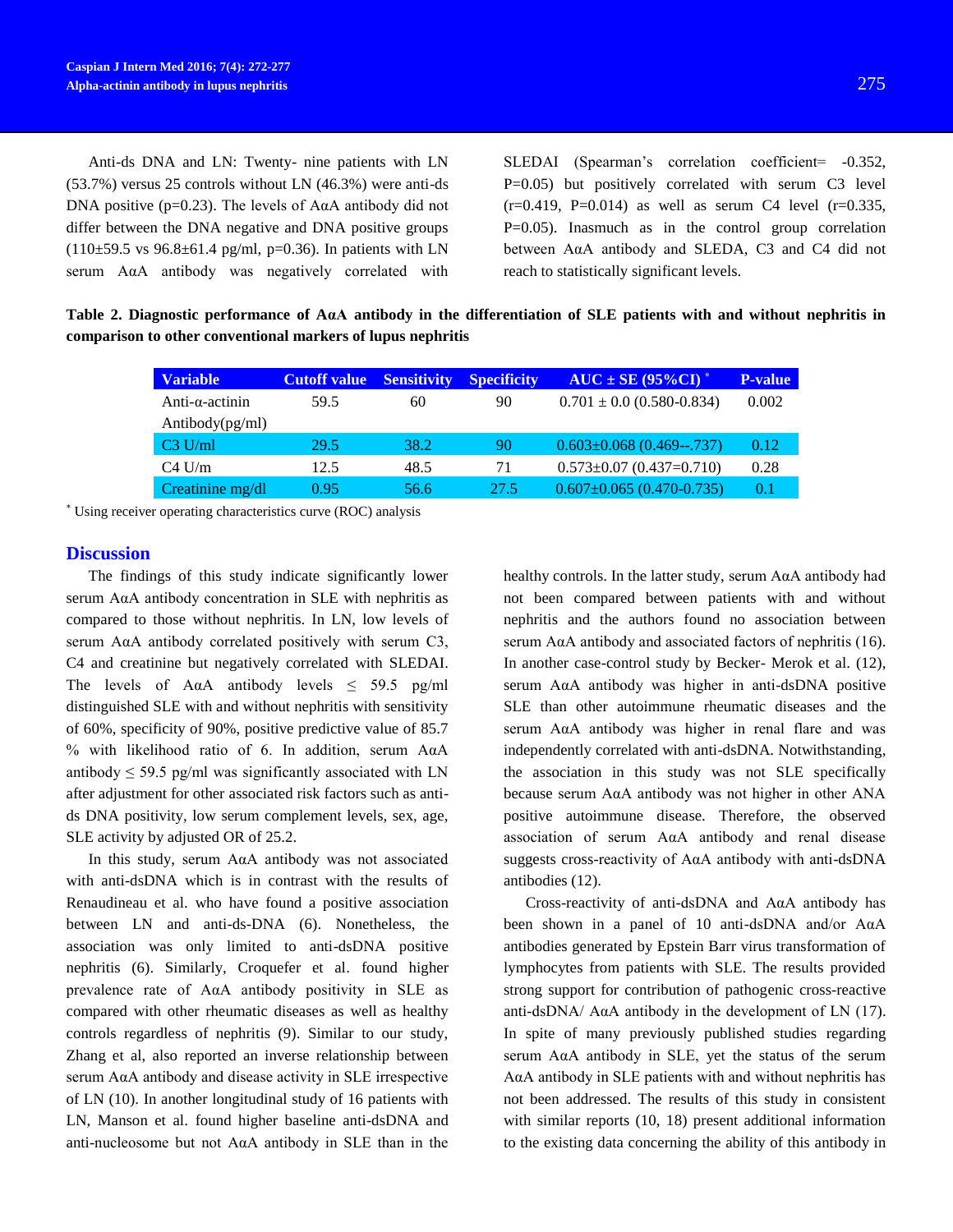recognizing LN. LN is one of the most serious manifestations of SLE and a predictor of morbidity and mortality in these patients (3, 19). Early diagnosis and treatment of LN is of particular importance because treatment at earlier stage, prevents intractable kidney disease. Currently, the diagnosis of LN is based on clinical or laboratory findings which do not always correlate with pathologic abnormalities and thus, the diagnosis warrants certainty (20).

Although, renal biopsy is the gold standard method of diagnosis but it is an invasive procedure and the results of biopsy do not always provide additional benefits compared with clinical classification (21). Based on the findings of this study, serum A $\alpha$ A antibody  $\leq$  59.5 pg/ml provides supporting data in diagnosing LN with sensitivity of 60% and specificity of 90%. Diagnostic rate of LN in the clinical setting of the present study increased from the pre-test probability of 50% to post- test probability of 85.7%. Excellent likelihood ratio in this study indicates that the post-test probability is less subjected to sample bias.

Concerning the 50% prevalence of nephritis across various studies (22024), the population of this study should be considered the representative of SLE in general population. Several biomarkers were used for the diagnosis of nephritis in SLE, but none of them was validated in prospective studies and their performance may differ in various ethnic backgrounds (25, 26, 27).

The findings of this study should be considered with limitation since a number of SLE with asymptomatic LN may be missed because of lack of biopsy. Hence, the real number of LN may be underestimated. The strength of this study depends on the study population which was drawn from a homogenous population concerning ethnic and sociodemographic characteristics, treatment as well as diagnostic criteria. Another strength of this study is related to the study design consisted of two groups of SLE patients with similarity in many baseline characteristics including age, sex, renal function, serum complement levels and proportion of anti-dsDNA positivity. Adequate sample size and application of ROC curve analysis provides additional documents for validity. In conclusion, the findings of this study indicate that serum  $A\alpha A$  antibody level is significantly higher in SLE with nephritis and at serum cutoff level  $\leq$  59.5 pg/ml differentiates SLE patients with and without nephritis with sensitivity of 60%, specificity of 90%. Serum A $\alpha$ A  $\leq$  $59.5 \leq 59.5$  pg/ml is significantly associated with LN and yields a positive predictive value by 85.7%. The findings of this study require to be confirmed by longitudinal studies with biopsy-proven LN.

#### **Acknowledgments**

We thank the Clinical Research Development Unit Ayatollah Rouhani Hospital of Babol University of Medical Sciences.

**Funding:** The Research Council of Mashhad University of Medical Sciences, financially supported this project with grant number 900486.

**Conflict of interests:** The authors have no financial conflicts of interest to declare.

#### **References**

- 1. Haque S, Gordon C, Isenberg D. Risk factors for clinical coronary heart disease in systemic lupus erythematous: the lupus and atherosclerosis evaluation of risk (LASER) study. J Rheumatol 2010; 37: 322-9.
- 2. Schoenfeld SR, Kasturi S, Costenbader KH. The epidemiology of atherosclerotic cardiovascular disease among patients with SLE: A systematic review. Semin Arthritis Rheum 2013; 43: 77-95.
- 3. Yap DY, Tang CS, Ma MK, Lam MF, Chan TM. Survival analysis and causes of mortality in patients with lupus nephritis. Nephrol Dial Transplant 2012; 27: 3248-54.
- 4. Bruce IN. Not only...but also: factors that contribute to accelerated atherosclerosis and premature coronary heart disease in systemic lupus erythematous. Rheumatology (Oxford) 2005; 44: 1492-502.
- 5. Deocharan B, Qing X, Lichauco J, Putterman C. Alphaactinin is a cross-reactive renal target for pathogenic anti-DNA antibodies. J Immunol 2002; 168: 3072-8.
- 6. Renaudineau Y, Croquefer S, Jousse S, et al. Association of alpha-actinin-binding anti-double-stranded DNA antibodies with lupus nephritis. Arthritis Rheum 2006; 54: 2523-32.
- 7. Mason LJ, Ravirajan CT, Rahman A, Putterman C, Isenberg DA. Is alpha-actinin a target for pathogenic anti-DNA antibodies in lupus nephritis? Arthritis Rheum 2004; 50: 866-70.
- 8. Yung S, Chan TM. Anti-DNA antibodies in the pathogenesis of lupus nephritis. The emerging mechanisms. Autoimmun Rev 2008; 7: 317-21.